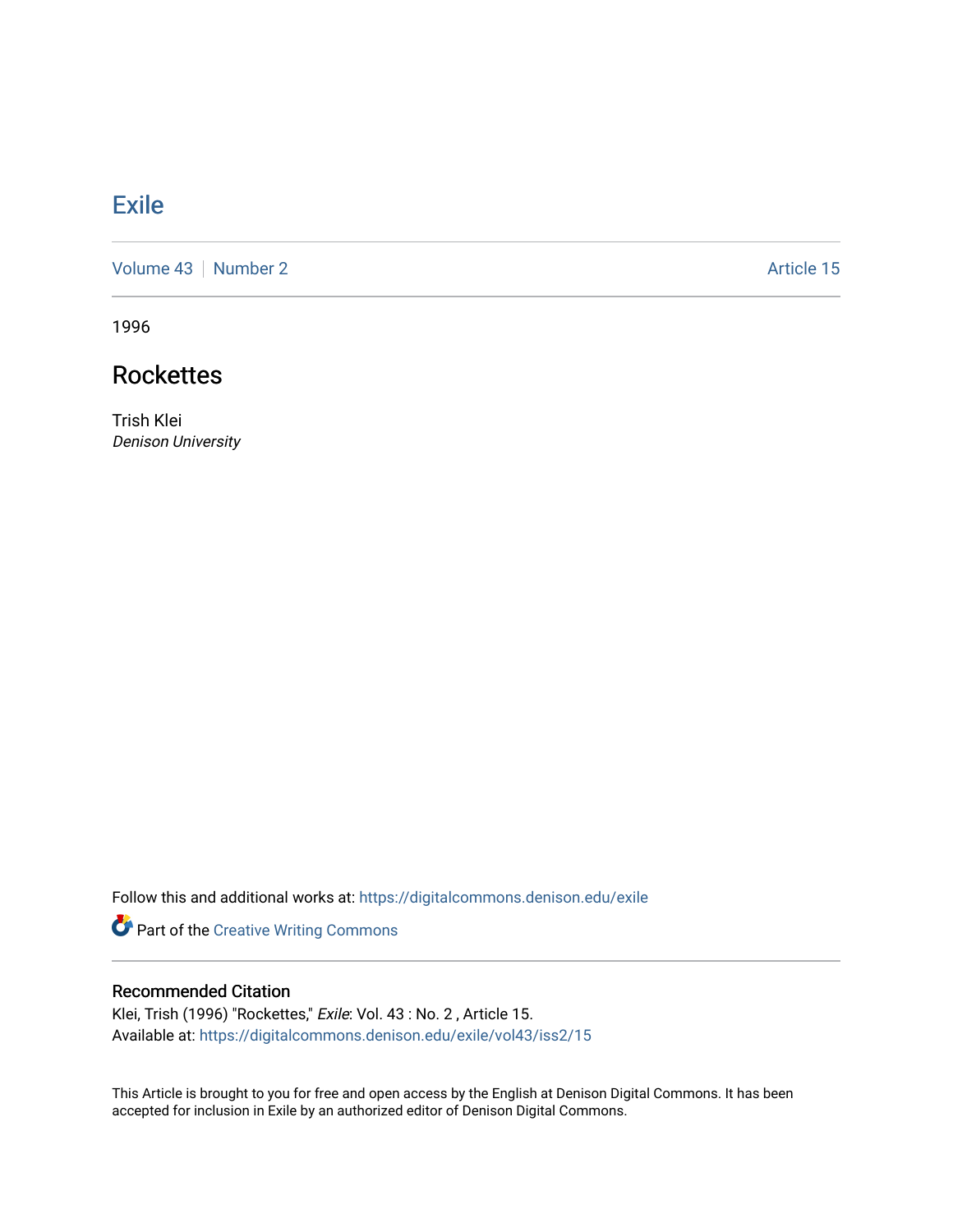## **Rockettes**

exile

It came in the mail slot yesterday. I stuck my hand in, and it filled me up. The notice read:

Auditions. Women, willing to travel, come Tuesday, 6:30. Dancing shoes and skills required.

I hurried home from work that day, smelling like pork chops I'd cooked for seventy GE foremen,

along with onions, peas, and my famous cornbread. I'm so sick of being famous for something

silly as food. I want my legs to be noticed. I would've been a flapper or follies girl,

but those fads have passed. Now I want to be one of them, with sequins sparkling, eyes shining, because

they do what they want. They don't go to school, then work, then home, where meals are skimpier than the ones

> I feed people who make a quarter an hour. They dance: for money, for men, for movies, even.

I know I could be like them. I practice my kicks so much momma says I'll put a hole in my head

or the ceiling for sure. I raced to the audition, the shoes with taped soles bouncing against my